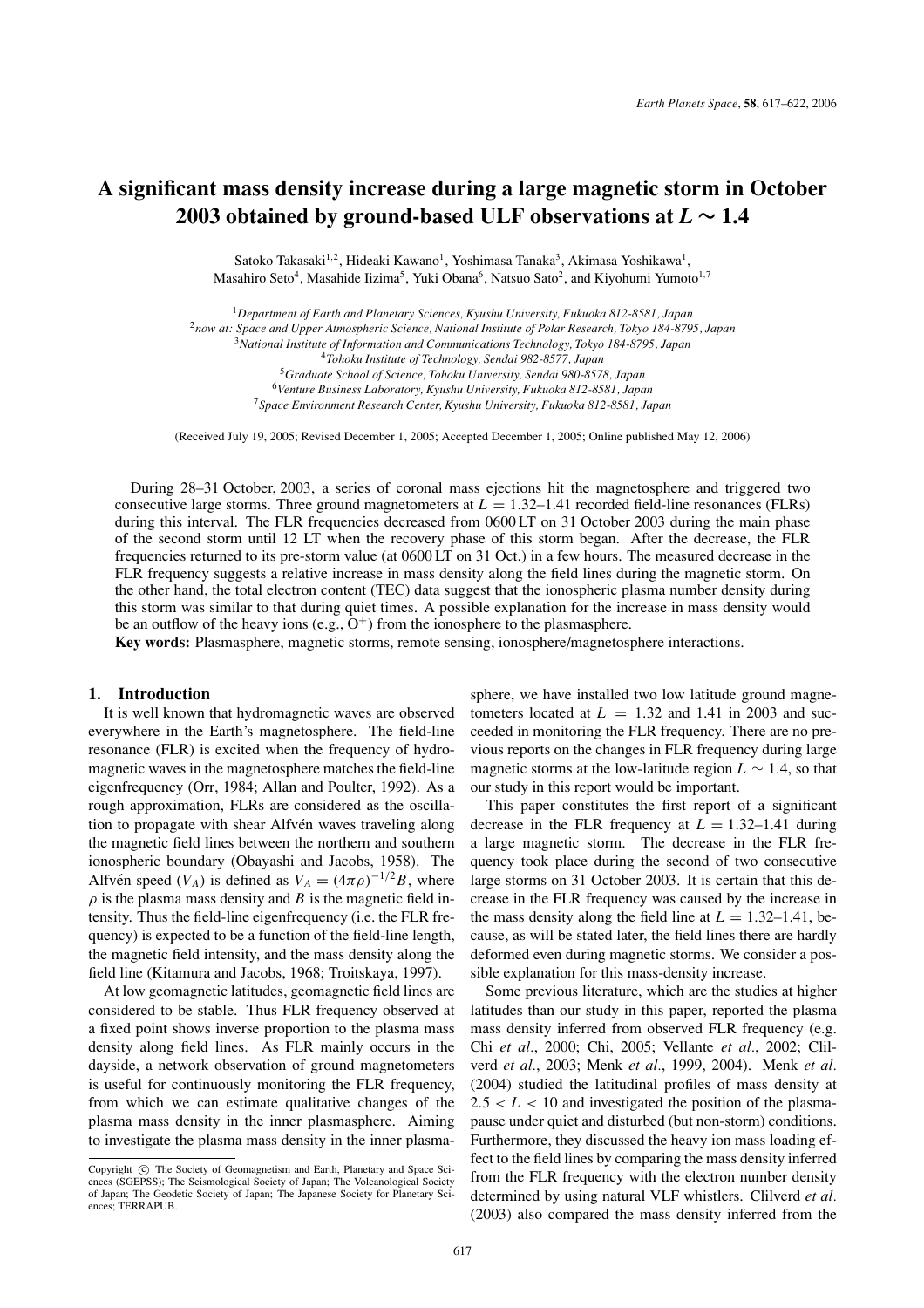FLR frequency with ground-based whistler and in-situ observed electron density data at  $L = 2.5$  during relatively quiet condition. During the main phase of magnetic storms, temporal variations in the mass density inferred from FLR frequency were reported by Chi *et al.* (2000), Chi (2005) and Vellante *et al.* (2002) at  $L = 1.55 \sim 3$ .

It is noted that Chi (2005) reported an increase in the mass density at higher latitudes ( $L = 2.5 \sim 3.0$ ) during the same storm event as this study. The density maximum observed by Chi occurred at least 5-hour before the maximum reported in this paper. In addition to that, these storm-time increase is in contrast with previously-reported storm-time density decreases at  $L = 1.55 \sim 2$ , reported for different smaller storms (Chi *et al.*, 2000; Vellante *et al.*, 2002).

We also document the ionospheric response during the same time interval using total electron content (TEC) data deduced from GPS signals, and study the contribution of ions outflowing from the ionosphere to the plasmasphere.

The observations presented in this paper, made at  $L < 1.4$ , could be combined in the future with the observations at higher *L*, which would contribute to understanding the behaviors of the global variation of the plasmaspheric mass density in storm time.

## **2. Data Analysis**

Magnetometers were installed at Tohno (TNO, geographic coordinates:  $39.37°N$ ,  $141.60°E$ ) in 2003, and at Iitate (ITA, geographic coordinates: 37.70◦N, 140.34◦E) in 2000 by Kyushu University, Tohoku Institute of Technology, and Tohoku University. The fluxgate magnetometers at these stations record the geomagnetic *H*, *D*, and *Z* components with a resolution of 0.01 nT, and the sampling time is 1 sec with precise GPS timing receiver. The magnetic latitudes (*L*-values) of TNO and ITA are 32.48◦ (1.41) and 30.90◦ (1.36), respectively, and both stations are located approximately along the 210◦ magnetic meridian.

The 'gradient methods' (Baransky *et al.*, 1989; Waters *et al.*, 1991; Kawano *et al.*, 2002) are designed to extract FLR from ground magnetometer data using two stations closely spaced along the same meridian. In this paper, we distinguished FLRs by applying the gradient methods to the storm-time data using ground magnetometers at *L* ∼ 1.4. Our methods are briefly reviewed below.

The cross-phase technique and the amplitude-ratio technique are used to identify the resonance frequency of a point between the two stations. The concept of the crossphase technique (as named by Waters *et al.* (1991)) was first proposed by Baransky *et al.* (1989). The phase of the *H*-component jumps by 180 degrees across the resonance point (Baransky *et al.*, 1985). The latitudinal gradient of the phase is steepest at the resonance point; the phase difference of the *H*-component between the two stations is therefore expected to be largest when the resonance point is located at a point between the two stations. We can therefore determine the peak frequency to be the resonance frequency at a point between the two stations. The amplitude of the *H*component magnetic pulsations reaches a maximum at the resonance point (Baransky *et al.*, 1985). The ratio of the dynamic spectra of the *H*-component data at two ground stations of contrasting latitude will produce a bipolar structure

because the amplitude response of the resonance at the two sites is maximized at different frequencies. We can therefore determine the frequency at the center of the bipolar signature to be the resonance frequency at a point between the two stations.

The two storms in this study took place during 29–31 October 2003. Figure 1 shows the results of the gradient methods applied to the data of 28, 29, and 31 October, when FLRs appeared. As FLRs occur mainly in the dayside, all spectrograms present the interval of 2000 UT to 0900 UT, which corresponds to the local time (LT) of 0500 LT to 1800 LT. The white color in this figure corresponds to low coherence less than 0.7.

The clear ridge (red color) across each top panel in Fig. 1 indicates the cross-phase maximum. The ridge corresponds to the maximum value of the phase difference from ITA to TNO, phase difference is positive in this case. The reason of the positive value of the phase difference is as follows. The field-line eigenfrequency and the phase of the *H*-component generally increase with increasing latitude at  $L < 1.6$  (Menk *et al.*, 2000) due to ionospheric O<sup>+</sup> mass loading to flux tubes at  $L < 1.6$  (Hattingh and Sutcliffe, 1987; Poulter *et al.*, 1988). Subtraction of the phase at ITA from that at TNO (located at a higher latitude) therefore results in a positive value.

The latitude dependence of the FLR frequency outlined above can also be identified from the amplitude-ratio pattern in Fig. 1: There is a clear trough (blue color) and a clear ridge (red) across each of the lower panels (the trough is at a lower frequency than the ridge). The trough represents less power at TNO than at ITA, while the ridge represents greater power at ITA. We can therefore identify the trough as a resonance over the ITA station and the ridge as a resonance over the TNO station. The observed pattern indicates that the FLR frequency increased with increasing geomagnetic latitude.

On 28 October the FLR only appeared over a very short interval (Fig. 1(a)). Starting from 1300 LT, the eigenfrequency of the magnetospheric field line at a point between TNO and ITA can be clearly identified at 70 mHz in the two panels of Fig. 1(a); the eigenfrequency decreased slightly from 1300 LT to 1440 LT.

On 29 October the first magnetic storm started at 1511 LT. On this day, FLR (Fig. 1(b)) was not as clear as FLR represented in Figs. 1(a) and 1(c). FLR at 0820 LT had a frequency of 75–85 mHz. FLR had a frequency of 65–70 mHz at 1420 LT when a sudden commencement was observed at the stations. From 1500–1620 LT, phase difference and amplitude ratio signatures were observed at high frequencies (90–120 mHz), which corresponds to higher FLR harmonics. The fundamental mode is identified at 50– 65 mHz.

The second magnetic storm began at 0137 LT on 31 October 2003. On this day, FLR was clearly identified during 0640–1200 LT and 1350–1600 LT (Fig. 1(c)). The observed eigenfrequency steadily decreased from 55 mHz at 0640 LT to 40 mHz at 1200 LT. FLR appeared again at 1350 LT, and the eigenfrequency increased from 60 mHz to 65 mHz during the period 1350–1600 LT. Higher harmonics of FLR, at about 90 mHz, were observed during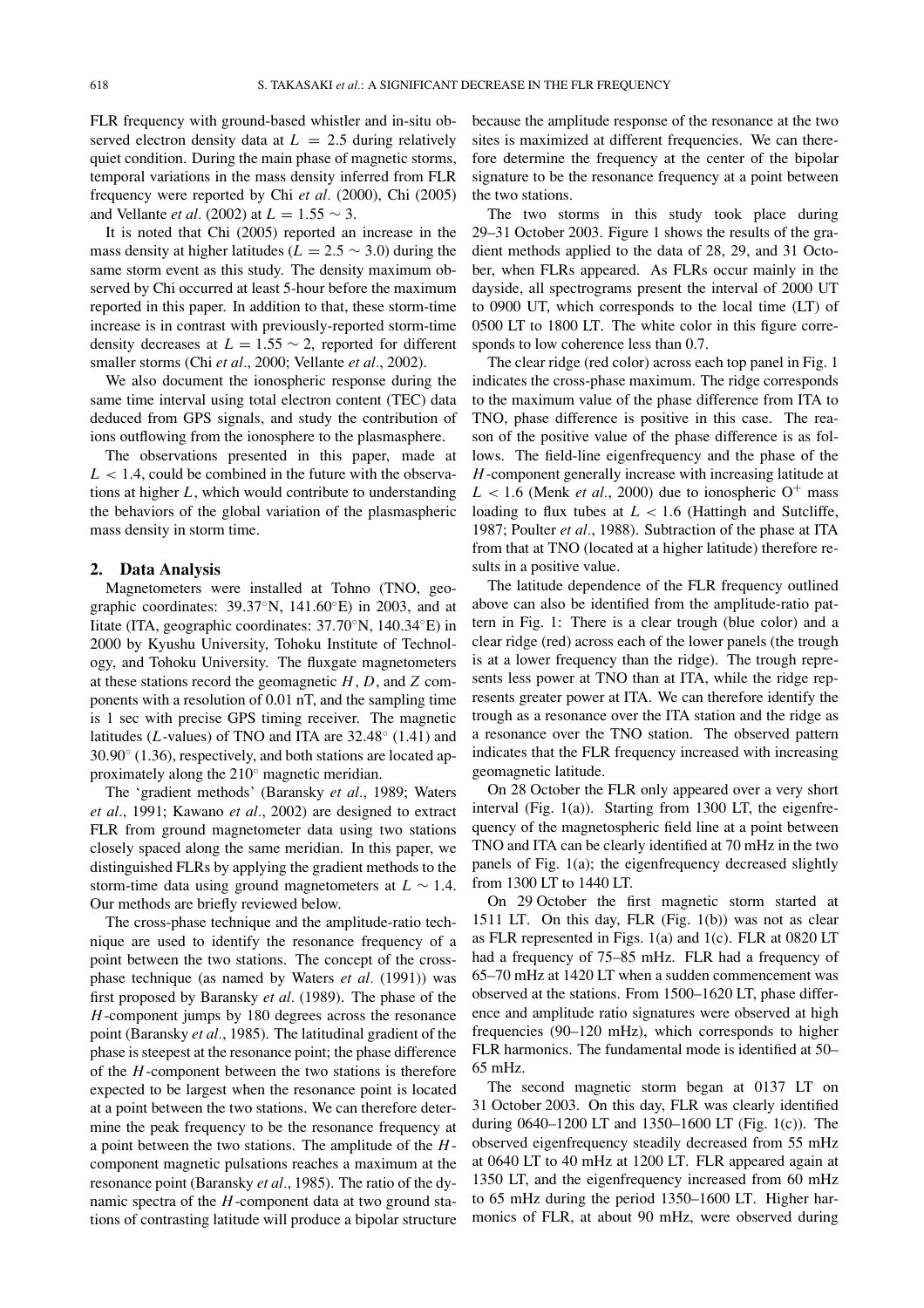

Fig. 1. The upper figures within Figs. 1(a), 1(b), and 1(c) show the phase difference of the *H*-component spectra from ITA to TNO. The lower figures within Figs.  $1(a)$ ,  $1(b)$ , and  $1(c)$  show the ratio of the *H*-component spectra at TNO to the spectra at ITA. Each figure shows the spectrogram for the local time interval 0500–1800 LT. The first magnetic storm started at 0611 UT (1511 LT) on 29 October and the second magnetic storm started at 1637 UT (0137 LT on the folowing day) on 30 October. As FLRs only occur on the dayside, all spectrograms present the interval from 2000 UT to 0900 UT of the following day, which corresponds to the local time interval from 0500 LT to 1800 LT. The white color corresponds to low coherence less than 0.7.

#### 0640–1200 LT.

We also made the same analysis the station pair ITA-KAK, where KAK is Kakioka  $(L = 1.32, \text{ [magnetic lat.},$ magnetic long. $] = [29.39, 211.89]$ , and obtained almost identical results. These results will be discussed in the next section.

## **3. Results and Discussion**

The FLR frequencies shown in Fig. 2 were determined as follows. The ground magnetometer data were divided into 20-minute intervals. For each interval, we used the crossphase and amplitude-ratio methods to determine if FLR exists in the *H*-component data from the TNO and ITA stations. If both methods identified FLR within a given interval, we examined if the two values of the FLR frequencies derived from the two methods were in agreement (allowing for a 5 mHz difference between the two values). If the val-



Fig. 2. (From top to bottom)  $D_{st}$  index, field-line resonant frequencies derived from ground observations,  $\rho_{\text{eq}}$  estimated from data in the second panel, and the total electron content (TEC). The dashed vertical line marks the beginning of the second magnetic storm. The second panel shows the mean FLR frequency (blue open circles) and the standard deviation (blue errorbars) in the quiet times. The red filled circles in the second panel correspond to the FLR frequencies actually observed during the interval of the figure.

ues were in good agreement, we concluded that FLR existed during the 20-min interval, and record the eigenfrequency.

Time series data of thus identified FLR frequencies are shown in the second panel of Fig. 2 as filled red circles in the same time frame as the  $D_{st}$  index (top panel). The time interval displayed in Fig. 2 covers the two storms described in this paper.

We have also studied the diurnal variations of the FLR frequency during quiet times, and examined whether the variations during the second storm on Oct. 31 were unusual. For all the quiet-time datapoints during May 23, 2000– Dec. 31, 2003, the criteria for the quietness are as follows:  $K_p$  < 3,  $D_{st}$  < 40 nT, IMF  $B_{total}$  < 10 nT, and the solar wind dynamic pressure  $P_{\text{dyn}} < 5$  nPa. The solar wind parameters used in this analysis are obtained by the ACE satellite (Smith *et al.*, 1998; McComas *et al.*, 1998). For IMF  $B_{\text{total}}$  and  $P_{\text{dyn}}$ , we have roughly corrected the solar wind propagation lag by dividing the distance between the Earth and ACE by the solar wind bulk speed.

The second panel of Fig. 2 shows the mean FLR frequency (blue open circles) and the standard deviations (blue errorbars) in the quiet times as a function of LT. It is clearly seen that the FLR freqeucny during the second storm significantly decreased from the mean diurnal variation of FLR frequency in quiet times. On the other hand, on 29 October, the FLR frequency at 0600 LT was higher than the mean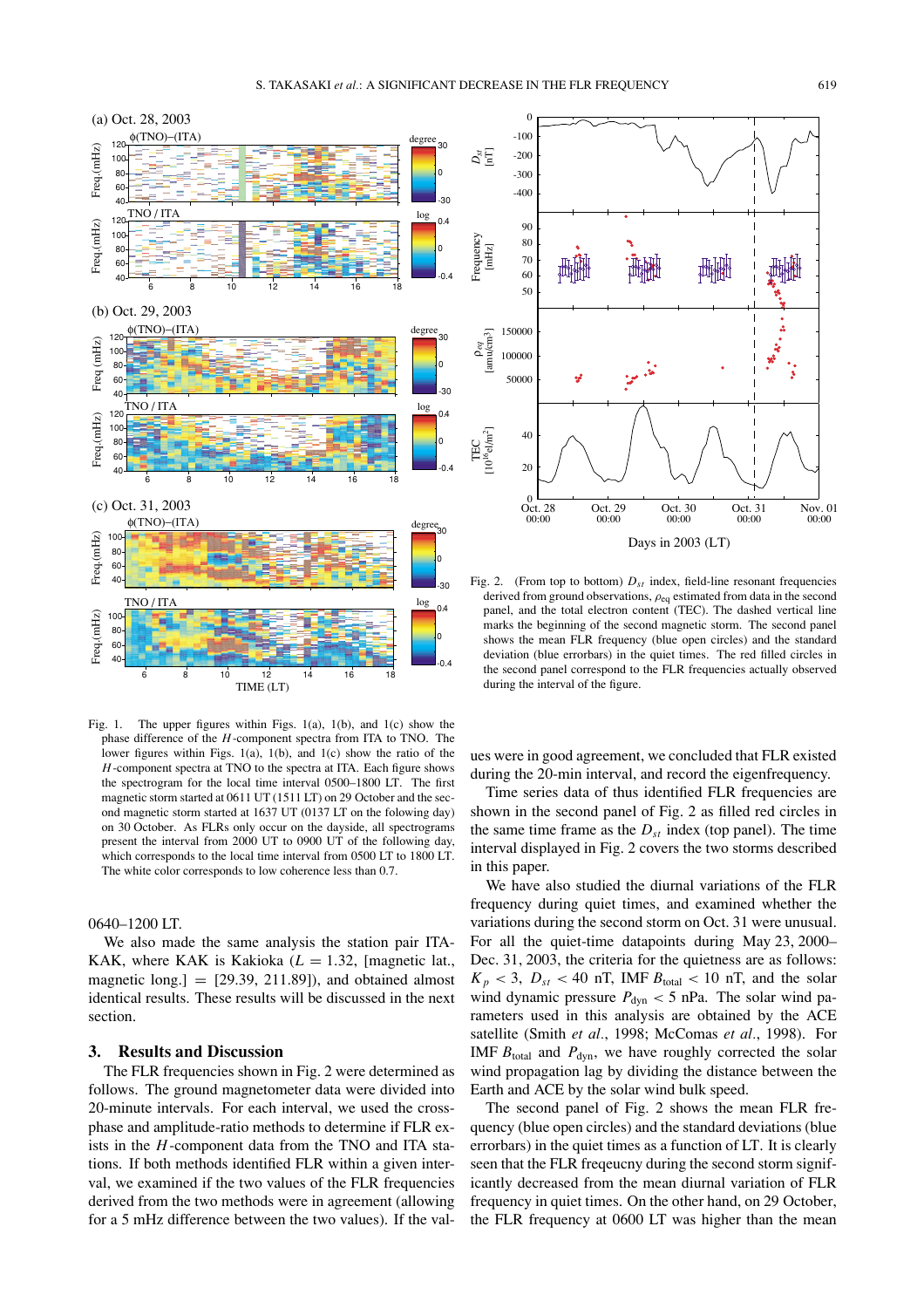value and decreased to the mean value till the noon, before the onset of the first storm.

This is the first study to describe a significant decrease in FLR frequency during a large magnetic storm at lowlatitudes  $(L = 1.32{\text -}1.41)$ . We believe that the decrease in FLR frequency recorded on 31 October was causally related to the second storm, because the FLR frequency at  $L = 1.32 - 1.41$  also decreased in most other large storms that we examined (not shown here).

As documented in Introduction, the FLR frequency is affected by the field-line length, the magnetic field intensity, and the mass density along the field line. If the field-line is only slightly distorted during magnetic storms, the decrease of the FLR frequency is mainly caused by an increase in plasma mass density along the magnetic field line.

Here we estimate how much field lines were distorted during the storm events. In this study, the magnetic field intensities ( $|B|_{eq}$ ) in the equatorial region and the lengths of the field line (*l*), under quiet and disturbed conditions have been calculated using the most recent model of Tsyganenko and Sitnov (2005). We have calculated the model magnetic field at 1100 LT at TNO located at *L* ∼ 1.4 on 30 Oct., 2003, with the following two sets of model parameters corresponding to the quiet and disturbed conditions: Solar wind dynamic pressure  $P_{dyn}$ : 3 nPa, IMF  $B_y$ : 3 nT, IMF  $B_z$ : 3 nT and  $D_{st}$  index: 15 nT as the quiet condition, and *P*<sub>dyn</sub>: 20 nPa, IMF *B<sub>y</sub>*: −20 nT, IMF *B<sub>z</sub>*: −20 nT and  $D_{st}$  index:  $-300$  nT as the disturbed condition. These disturbed-condition values were actually observed by the ACE satellite when the FLR frequency was minimized during the second storm of this paper.

As a result of the calculation, the equatorial  $|B|_{eq}$  and *l* under the disturbed condition differs by only 0.2% and 0.08%, respectively, from that under the quiet condition. Hence, it is certain that the variation in the FLR frequency for our event was mainly caused by the change of the mass density along the filed line. Thus, in the following we will estimate the qualitative change in mass density along the field line from the recorded decreases in FLR frequency.

The primary aim of this paper is to determine and interpret variation in mass density along the field-line rather than to obtain precise quantitative estimates of the mass density. Therefore, in the following text, we will concentrate on whether the mass density increased or decreased during the storm event.

We use the method of Schulz (1996) to estimate  $\rho_{eq}$  from the field-line eigenfrequency. We assume a dipole magnetic field and a power-low plasma mass density model  $\rho = \rho_{eq}(L/r)^m$ , where  $\rho$  is the plasma mass density, *L* is the *L*-value of the field line, and *r* is the geocentric distance  $(in R<sub>E</sub>)$  of the point of interest upon the field line. We assign parameter *m* of the plasma mass model a value of four, consistent with previous studies (Chi *et al.*, 2000).

The procedure suggested by Schulz (1996) does not provide a quantitatively precise  $\rho_{\text{eq}}$  estimate for low-latitude field lines (at  $L < 1.8$ ) because a significant portion of the field lines lie within the ionosphere. The mass loading effect of the ionospheric heavy ions steepens the plasma density gradient along the magnetic field line and this effect act to lower the eigenfrequency. However, as stated above, we

pay attention only to the general trend of variation in  $\rho_{eq}$ ; for such qualitative information, the procedure of *Schulz* is adequate even at low latitudes. Procedures for determining more precise estimates can be found in the literature (e.g. Hattingh and Sutcliffe, 1987; Poulter *et al.*, 1988; Price *et al.*, 1999).

The third panel of Fig. 2 shows the density estimated via the method of Schulz. The density increased before the first storm, on Oct. 29, and again during the second storm on Oct. 31. It is found that the second increase was significantly larger than the first. The discontinuous nature of the data makes it impossible to determine if the density changed during the first storm.

The fourth panel of Fig. 2 shows TEC values measured on the ground at  $L = 1.38$  ([magnetic lat., magnetic long.] = [31.18, 212.48]). The TEC values were measured by the Geographical Survey Institute (GSI) GPS network, GEONET (GPS Earth Observation Network). TEC data are obtained every 30 seconds for all of the satellite-receiver paths of GEONET (Saito *et al.*, 1998). We used the method of Otsuka *et al.* (2002) to remove instrumental biases inherent in the GPS satellite and receiver, and then we determined absolute values of TEC. The panel shows vertical TEC, estimated from the TEC of many different paths measured at each station.

A significant increase in the daily TEC maximum occurred on 29 October before the main phase of the first magnetic storm. This increase was simultaneous with the increase in  $\rho_{\text{eq}}$  at  $L \sim 1.4$  (deduced from our ground magnetometer data) while  $D_{st}$  was relatively constant immediately prior to the storm on 29 October. It is therefore likely that the increases in TEC and  $\rho_{\text{eq}}$  are related phenomena. A possible explanation for this relationship is that plasma outflew from the ionosphere, which had a higher number density than usual (as suggested by TEC), toward the plasmasphere at  $L \sim 1.4$  and resulted in an increase in mass density at this point. In any case, the density increase preceding the first storm was smaller in magnitude than that following the onset of the second storm.

The significant decrease in the FLR frequency during the second magnetic storm is explained by the increase of the mass density along the field line; the source of the increased mass density along the field line at *L* ∼ 1.4 might be the ionospheric plasma outflow, which is an ionospheric-storm effect.

However, the daily TEC maximum during the main phase of the second magnetic storm was similar in magnitude with that during quiet time (e.g., 28 October). This observation indicates that the relative plasma number density in the ionosphere did not increase significantly, because the majority of TEC comes from the ionosphere. Outflow of the ionospheric plasma was therefore minimal, even though the equatorial plasmaspheric mass density estimated from FLR significantly increased over the same time interval (Fig. 2, third panel). Despite these observations, the ionosphere remains the most likely source of the increased mass, as discussed in the following.

During the second storm a small amount of the ionospheric plasma outflew, causing little change in TEC. However, the small increase in the plasmaspheric number den-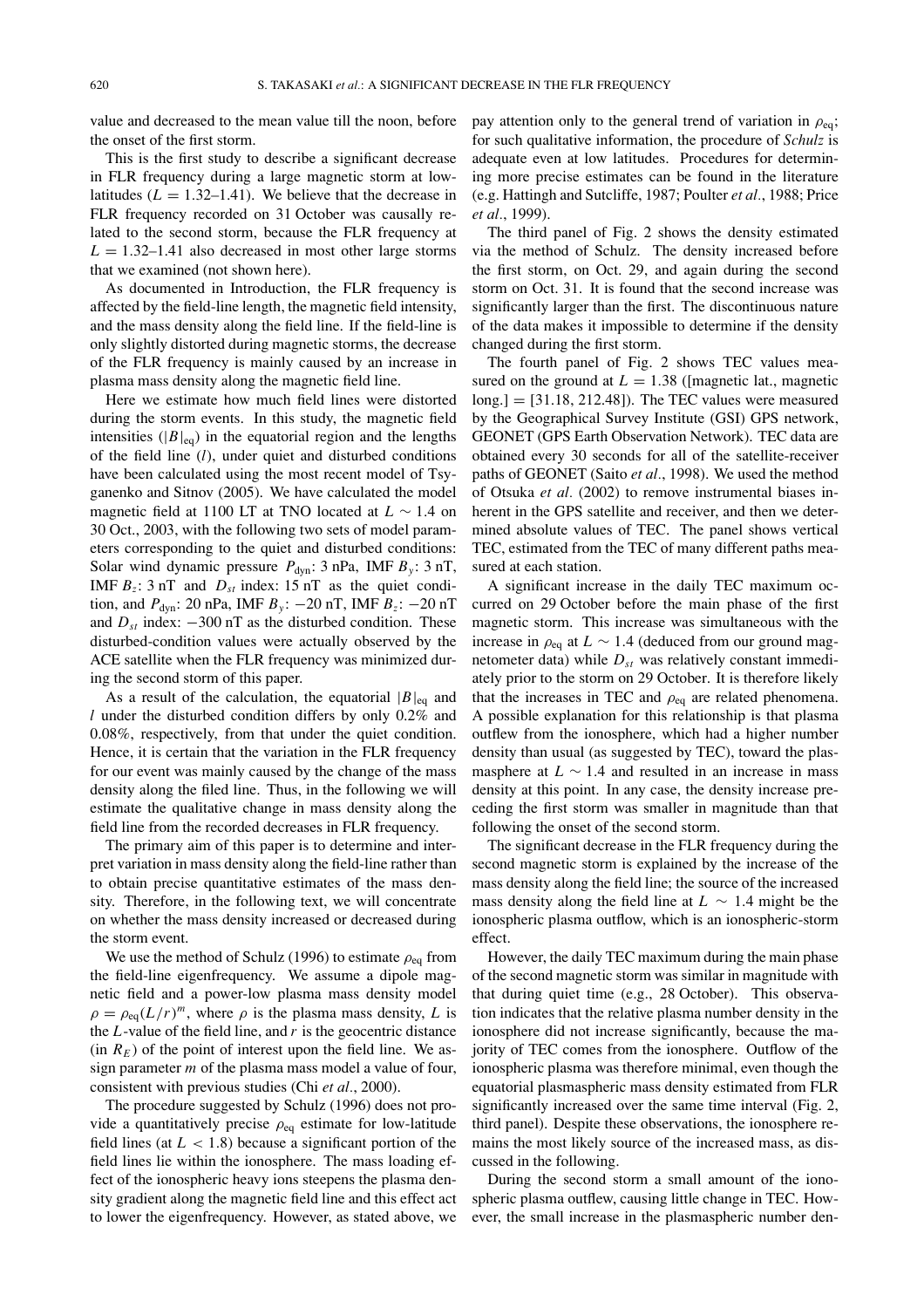|            | $B_{\nu}$          | $B_z$              | $P_{\text{dyn}}$ | $D_{st}$           | $ B _{\text{eq}}$ |                    |
|------------|--------------------|--------------------|------------------|--------------------|-------------------|--------------------|
|            | $\lceil nT \rceil$ | $\lceil nT \rceil$ | [nPa]            | $\lceil nT \rceil$ | [km]              | $\lceil nT \rceil$ |
| quiet time |                    |                    |                  |                    | 12553             | 10666              |
| storm time | $-20$              | $-20$              | 20               | $-300$             | 12583             | 10676              |

Table 1. The result of the model calculation of the equatorial magnetic intensity  $|B|_{eq}$  and the field-line length *l* under the quiet condition and the strongly disturbed condition.

sity corresponded to a large increase in the mass density as shown by our FLR data. Such features would be caused by heavy ions (e.g.,  $O^+$ ), which are the main constituent of the ionospheric plasma outflow (Kelley, 1989), so that the resultant small increase in the plasmaspheric number density meant a lot of increase in the mass density there (as shown in our FLR data).

We also note that the increased mass could return to its pre-storm value within a few hours after the storm onset because the Earth's gravity makes heavy ions sink into the ionosphere faster than  $H^+$ ; this could explain the observed density decrease in a few hours after the density maximum at ∼ 12 hr LT on 31 Oct. (Fig. 2, third panel).

Chi *et al.* (2000) and Vellante *et al.* (2002) reported a decrease in the plasmaspheric mass density at  $L = 1.55-2$ during the main phases of magnetic storms. The authors concluded that the decrease resulted from depletion of the plasmasphere. On the other hand, Förster et al. (1992) reported that the magnitude of the  $O<sup>+</sup>$  densities increased during a magnetic storm with decreasing latitude. Applying for their results to our event at  $L = 1.32{\text -}1.41$ , we can conjecture that the  $O^+$  enhancement may have overcome the density-decrease effect, because the  $O^+$  enhancement would have been more effective during the event in this study than during the other storms, which Chi *et al.* (2000) and Vellante *et al.* (2002) studied. In addition, there is the possibility that the enhancement of the  $O^+$  density as reported by Förster et al. is more significant (at all latitudes) for larger storms.

Chi (2005) reported an increase similar to the increase in our paper, but at larger *L* ( $L = 2.5 \sim 3$ ) and at different local time ( $\sim$  8.5 hours to the east of our stations), during the same second storm. The density maximum observed by Chi occurred at 21 UT (14 LT) on 30 October, and the density maximum reported in this paper occurred at 3 UT (12 LT) on 31 October. In other words, the density maximum in our paper occurred at least five hours after the density maximum of Chi (2005).

Chi suggested that the eastward electric field uplifted the ionospheric F-layer. On the other hand, the maximum of the mass density reported in this paper occurred at least 5-hour after the maximum observed by Chi, when the electric field was westward (as shown in figure 3 of Chi (2005)). Thus, we suspect that, at *L* ∼ 1.4, when the electric field does not directly influence the significant increase in the mass density along the field line. The increase in the mass density could be due to the uplifted ionosphere along the field line by the enhanced equatorward neutral wind in the thermosphere generated by the neutral-gas heating in the auroral zone during the main phase of the storm. Chi referred to Takasaki *et al.* (2004) and stated that further studies, which combine observations at different local times would be very useful in understanding how relevant physical mechanisms influence the behaviors of the storm-time plasmashpereionosphere system. We take the same view as them, and we also note that it is also important to combine observations at diffferent *L*'s.

#### **4. Summary**

This paper shows a significant decrease in the FLR frequency at *L* ∼ 1.4 during the large magnetic storm. There are some possible explanations for the decrease; the FLR frequency decrease when the magnetic field-line becomes distorted, and/or the mass density along the field line increases. We calculated the paths of the field line by the latest Tsyganenko model (Tsyganenko and Sitnov, 2005) and found that the magnetic field-line at low latitude ( $L \sim 1.4$ ) is rarely distorted even in large magnetic storm. Therefore, we mainly considered the most possible explanation that the decrease might have resulted from an increase in the mass density along field line. On the other hand, TEC data suggest that the ionospheric plasma number density during this storm was similar to that during quiet times. These different responses between the mass density estimated from the FLR frequency and the ionospheric number density inferred from the TEC values indicate that a small outflow of the heavy ions (e.g.,  $O^+$ ) from the ionosphere increased the mass density in the plasmasphere.

**Acknowledgments.** The  $D_{st}$  index was provided by the World Data Center for Geomagnetism. Geomagnetic data from Kakioka were provided by the Kakioka Magnetic Observatory, Japan. We acknowledge the Geographical Survey Institute (GSI), Japan for providing the GEONET data. This study has been supported by the Professor Tatsuro Matsumoto Scholarship Fund and Grant-in-Aids 12373003 and 13554016 of MESSC.

## **References**

- Allan, W. and E. M. Poulter, ULF waves—their relationship to the structure of the earths magnetosphere, *Rep. Prog. Phys.*, **55**, 533, 1992.
- Baransky, L. N., Y. E. Borovkov, M. B. Gokhberg, S. M. Krylov, and V. A. Troitsukaya, High resolution method of direct measurement of the magnetic field line's eigenfrequencies, *Planet. Space Sci.*, **36**, 1369– 1375, 1985.
- Baransky, L. N., S. P. Belokris, Y. E. Borovkov, M. B. Gokhberg, E. N. Fedorov, and C. A. Green, Restoration of the meridional structure of geomagnetic pulsation field from gradient measurement, *Planet. Space Sci.*, **37**, 859–864, 1989.
- Chi, P. J., Density enhancement in plasmasphere-ionosphere plasma during the 2003 halloween superstorm: Observations along the 330th magnetic meridian in North America, *Geophys. Res. Lett.*, **32**, L03S07, doi:10.1029/2004GL021722, 2005.
- Chi, P. J., C. T. Russell, S. Musman, W. K. Peterson, G. Le, V. Angelopoulos, G. D. Reeves, M. B. Moldwin, and F. K. Chun, Plasmaspheric and